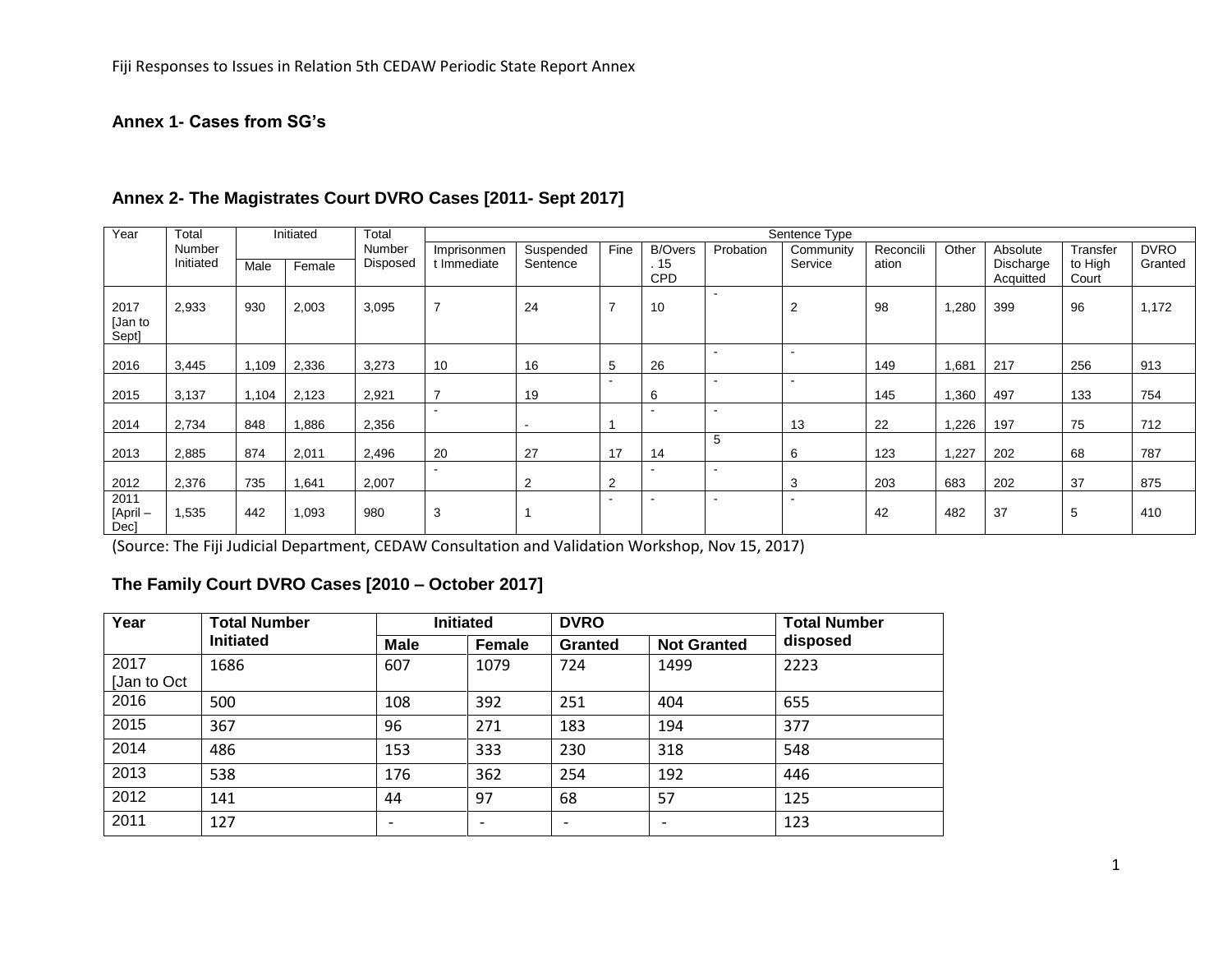Fiji Responses to Issues in Relation 5th CEDAW Periodic State Report Annex

| 2010<br>$\sim$ $-$<br>ີ |  |  |  |  | <b>.</b><br>--<br>__ |
|-------------------------|--|--|--|--|----------------------|
|-------------------------|--|--|--|--|----------------------|

(Source: The Fiji Judicial Department, CEDAW Consultation and Validation Workshop, Nov 15, 2017)

#### **Annex 3- Legal Aid Commission Data on DVRO Applications [2015- June 2017]**

| Year      | <b>Total Number of Application</b><br>received |        | <b>Total</b> |
|-----------|------------------------------------------------|--------|--------------|
|           | Male                                           | Female |              |
| 2017 June | 171                                            | 270    | 441          |
| 2016      | 453                                            | 660    | 1113         |
| 2015      | 26                                             | 34     | 60           |
|           | 650                                            | 964    | 1614         |

(Source: The Fiji Legal Aid Commission, CEDAW Consultation and Validation Workshop, Nov 15, 2017)

#### A**nnex 4- Domestic Violence Helpline Calls for the Period March to September 2017**

The Domestic Violence Helpline was launched on 8th March, 2017 and is funded by the Fijian Government and Operated by Fiji Women's Crisis Centre

| Months        |             | <b>Sex</b> |                    | Race                              |                |                              | <b>Call (Survivors)</b> |                       |                        |                                      | <b>Child Abuse</b><br><b>Enquires on Behalf of</b><br><b>Survivors</b> |                                 |           | <b>Enquires on Behalf of</b><br><b>Survivors</b> |            |            |          | <b>Disabilities</b>                   |                                             |                                          |            |                  |            |                             |
|---------------|-------------|------------|--------------------|-----------------------------------|----------------|------------------------------|-------------------------|-----------------------|------------------------|--------------------------------------|------------------------------------------------------------------------|---------------------------------|-----------|--------------------------------------------------|------------|------------|----------|---------------------------------------|---------------------------------------------|------------------------------------------|------------|------------------|------------|-----------------------------|
|               | <b>Male</b> | Female     | <b>ITau</b><br>kei | Ind<br>$\mathbf{o}$<br>Fiji<br>an | Oth<br>ers     | Dome<br>stic<br>Viole<br>nce | Ra<br>рe                | Attem<br>pted<br>Rape | Chi<br>ld<br>Ab<br>use | Chil<br>a<br>Sex<br>ual<br>Abu<br>se | Sexual<br><b>Harass</b><br>ment                                        | Attemp<br>ted<br><b>Suicide</b> | <b>No</b> | <b>Phys</b><br>ical                              | Sex<br>ual | Ver<br>bal | Rap<br>е | Do.<br>me<br>stic<br>Viol<br>enc<br>e | <b>Sex</b><br>ual<br>Har<br>ass<br>me<br>nt | Att<br>em<br>pte<br>α<br>Sui<br>cid<br>е | Oth<br>ers | Phy<br>sic<br>al | Sex<br>ual | Inte<br><b>llec</b><br>tual |
| March         | 70          | 173        | 108                | 114                               | 5              | 121                          | 2                       | 0                     | 0                      |                                      | 2                                                                      |                                 | 0         | 4                                                | 3          |            | 8        | 37                                    |                                             | 0                                        | 63         |                  | 0          | 0                           |
| April         | 51          | 115        | 54                 | 109                               | 3              | 68                           |                         |                       |                        | 0                                    | 2                                                                      | 3                               | 15        | 8                                                | 10         | 6          |          | 13                                    | 0                                           | 3                                        | 58         | 6                | 0          |                             |
| May           | 31          | 88         | 48                 | 71                                | $\Omega$       | 66                           | 0                       | $\mathbf 0$           | 0                      | $\sqrt{2}$                           | 0                                                                      | $\Omega$                        | 4         | 4                                                | $\Omega$   | $\Omega$   |          | $\Omega$                              | $\mathbf 0$                                 | $\Omega$                                 | 43         | 2                | 0          |                             |
| June          | 41          | 48         | 40                 | 49                                | $\Omega$       | 34                           | $\Omega$                | $\Omega$              | 0                      | 0                                    | U                                                                      | $\Omega$                        | $-11$     | 9                                                | 6          | 2          | 2        | 14                                    | $\mathbf 0$                                 | $\Omega$                                 | 28         | 2                | 0          | 0                           |
| July          | 16          | 72         | 34                 | 51                                | 3              | 40                           | 0                       | $\Omega$              | 0                      | 0                                    | U                                                                      |                                 | 0         | 0                                                | $\Omega$   | $\Omega$   | C        | 5                                     | 0                                           | 0                                        | 48         | 0                | 0          |                             |
| August        | 14          | 49         | 18                 | 46                                | 0              | 29                           | 0                       | 0                     | 0                      |                                      | υ                                                                      |                                 | 0         | υ                                                | $\Omega$   | 0          | 0        |                                       | 0                                           | 0                                        | 23         |                  | 0          |                             |
| Septemb<br>er | 17          | 47         | 34                 | 30                                | $\overline{2}$ | 27                           | $\Omega$                | $\Omega$              | 0                      | $\Omega$                             | $\Omega$                                                               |                                 | 2         | 2                                                | $\Omega$   | $\Omega$   | $\Omega$ | 5                                     | 0                                           | $\Omega$                                 | 29         | 0                | $\Omega$   |                             |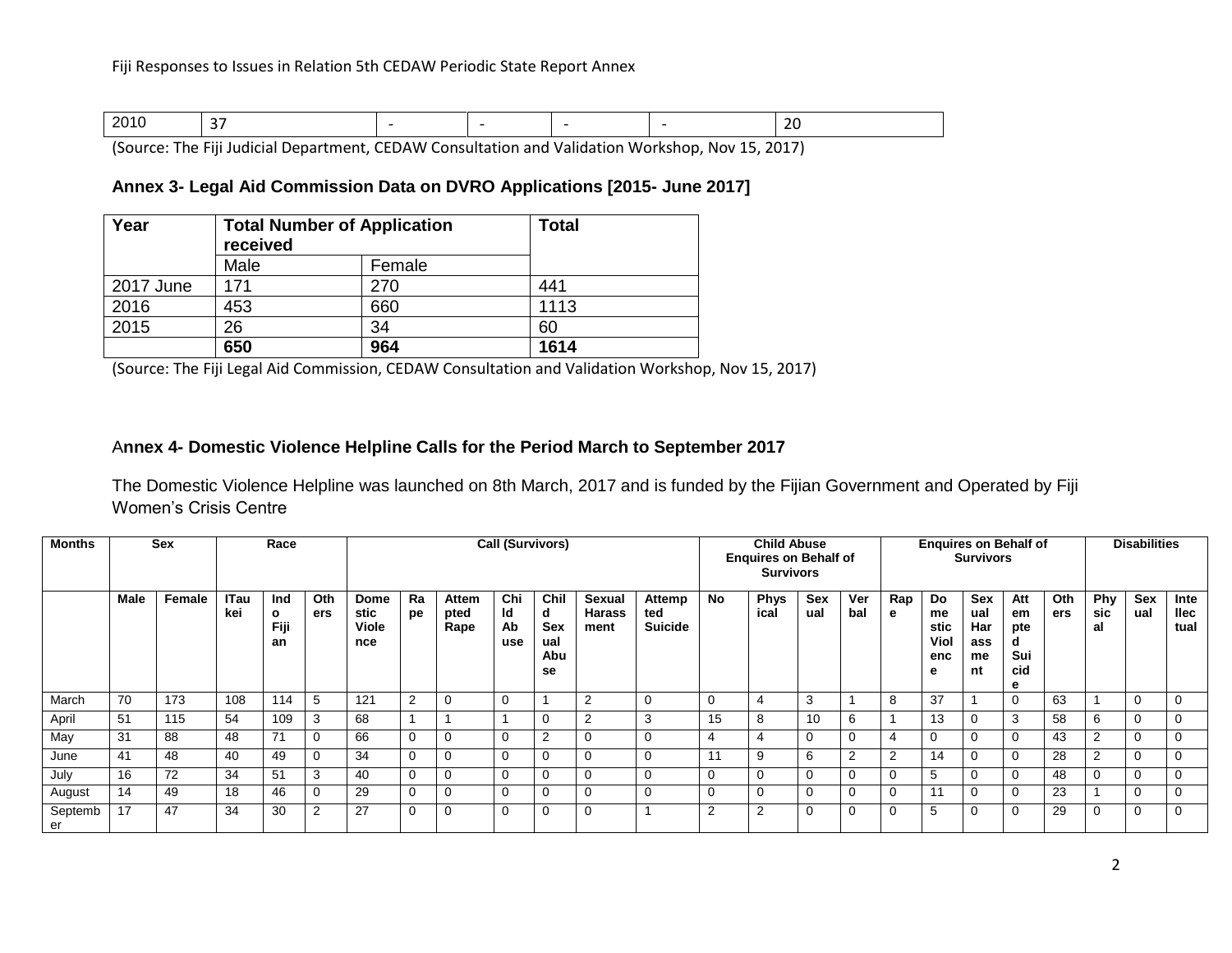| Total | 240                      | 592      | 336 | 470 | 13 | 385 | .                    |  |  | ົາງ<br>⊾د | 27 | 10<br>- 19 | . .<br>. .<br>. . | -85 |  | 292 | $\overline{\phantom{a}}$<br>$\sim$ | 0 |  |
|-------|--------------------------|----------|-----|-----|----|-----|----------------------|--|--|-----------|----|------------|-------------------|-----|--|-----|------------------------------------|---|--|
|       | $\overline{\phantom{a}}$ | ________ |     |     |    |     | $\sim$ $\sim$ $\sim$ |  |  |           |    |            |                   |     |  |     |                                    |   |  |

*(Source: Fiji Women's Crisis Centre, 2017)*

#### **Total Female Referrals by the Helpline Operators for Period March to September, 2017**

| <b>Month</b> | Fiji Women's<br><b>Crisis Center</b> | <b>Legal Aid</b><br><b>Commission</b> | <b>Family Court</b> | <b>Social Welfare</b><br><b>Department</b> | <b>Fiji Police</b><br><b>Force</b> | <b>Provincial</b><br><b>Office</b> | <b>Ministry of</b><br>Labour | <b>TLTB</b>    | <b>Total</b> |
|--------------|--------------------------------------|---------------------------------------|---------------------|--------------------------------------------|------------------------------------|------------------------------------|------------------------------|----------------|--------------|
| March        | 84                                   | 15                                    |                     | 6                                          | 47                                 | 0                                  | $\mathbf 0$                  | $\overline{0}$ | 153          |
| April        | 37                                   | 6                                     | 3                   | $\overline{2}$                             | 40                                 |                                    |                              |                | 91           |
| May          | 34                                   | Ξ                                     |                     | $\overline{2}$                             | 17                                 |                                    | 0                            | U              | 61           |
| June         | 16                                   | $\overline{2}$                        | 2                   |                                            | 10                                 | C                                  | $\mathbf 0$                  | $\overline{0}$ | 31           |
| July         | 20                                   | $\Omega$                              | 0                   | 3                                          |                                    |                                    | $\Omega$                     | $\overline{0}$ | 27           |
| August       | 15                                   | $\Omega$                              | 0                   | 9                                          | 10                                 | -0                                 | $\mathbf 0$                  | $\overline{0}$ | 34           |
| September    | 13                                   | $\overline{0}$                        | $\mathbf 0$         | $\mathbf 0$                                | 13                                 | $\Omega$                           | $\mathbf 0$                  | $\overline{0}$ | 26           |
| <b>Total</b> | 219                                  | 30                                    | ۰,                  | 23                                         | 141                                |                                    |                              |                | 423          |

**(Source: Fiji Women's Crisis Centre, 2017)**

## **Total Male Referrals by the Helpline Operators for Period March to September, 2017**

| <b>Month</b> | <b>Fiji Women's Crisis</b><br><b>Center</b> | <b>Legal Aid</b><br><b>Commission</b> | <b>Family Court</b> | <b>Social Welfare</b><br><b>Department</b> | <b>Fiji Police Force</b> | <b>Provincial Office</b> | <b>Total</b> |
|--------------|---------------------------------------------|---------------------------------------|---------------------|--------------------------------------------|--------------------------|--------------------------|--------------|
| March        | 0                                           | 3                                     | $\sqrt{2}$          |                                            | 8                        |                          | 16           |
| 30April      | $\Omega$                                    | 5                                     | $\sqrt{2}$          |                                            | 17                       |                          | 30           |
| May          | 0                                           | 0                                     |                     |                                            | З                        |                          |              |
| June         | 0                                           | 3                                     |                     |                                            |                          |                          | 11           |
| July         | $\Omega$                                    | $\Omega$                              |                     |                                            |                          |                          |              |
| August       | 0                                           | 0                                     | л.                  |                                            |                          |                          |              |
| September    | 0                                           | 0                                     | л.                  |                                            |                          |                          |              |
| <b>Total</b> | $\bf{0}$                                    | 11                                    | 6                   | 11                                         | 36                       |                          | 65           |

*(Source: Fiji Women's Crisis Centre, 2017)*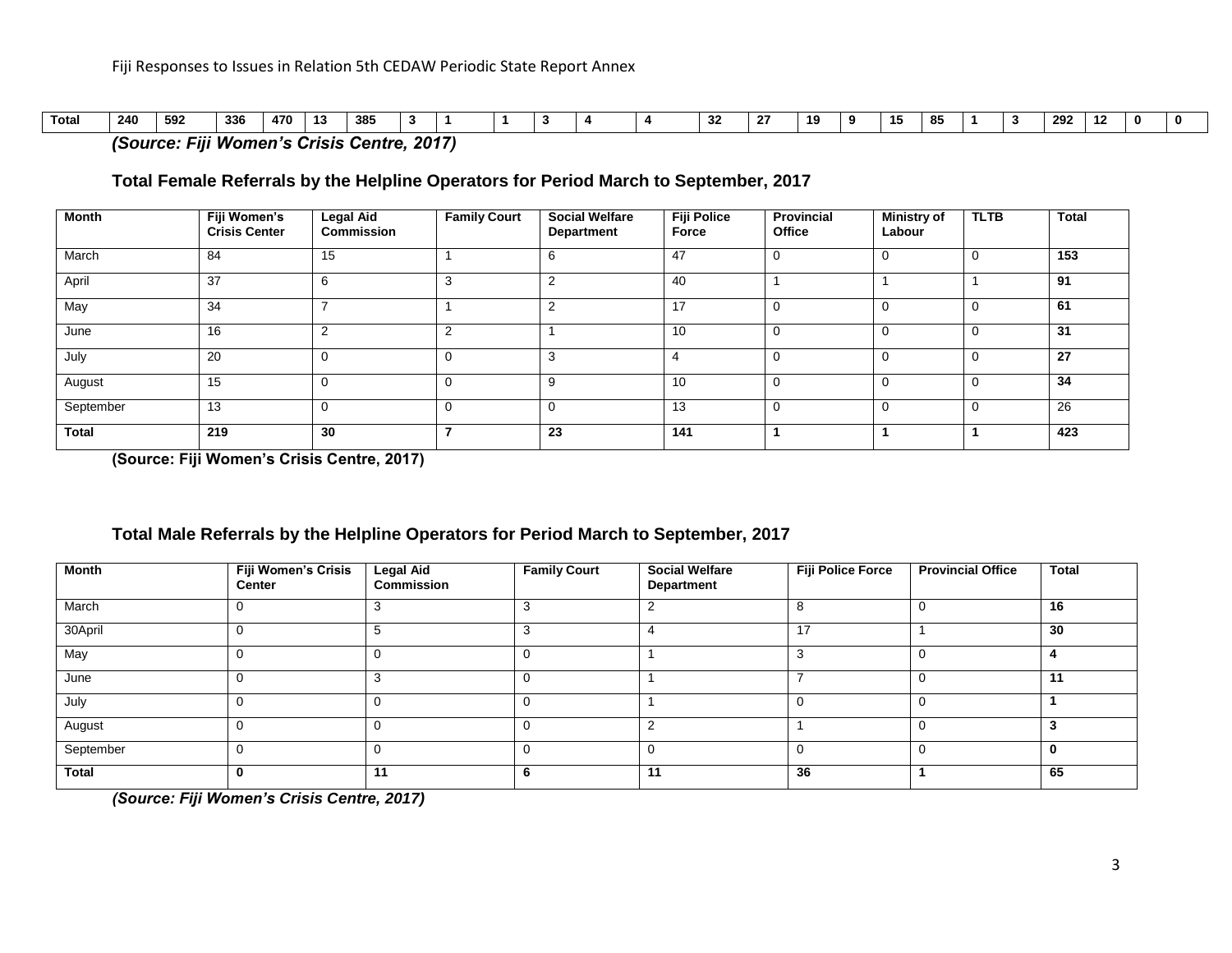# **Annex 5 - Women in Diplomatic Service**

|                                                                    | <b>Male</b> | <b>Female</b> |
|--------------------------------------------------------------------|-------------|---------------|
| <b>Head Of Mission</b>                                             | 11          | 3             |
| (High Commissioner in Commonwealth Countries and an                |             |               |
| Ambassador in non-Commonwealth Countries)                          |             |               |
| Counselor                                                          | 6           | 2             |
| (Director Level)                                                   |             |               |
| First Secretary (Principal level)                                  | 14          | 3             |
| Second Secretary (Senior level)                                    | 8           |               |
| Third Secretary (Entry-level into Foreign Affairs technical cadre) | 0           | $\mathcal{P}$ |
| <b>Total</b>                                                       | 39          | 17            |
| $(0.0150 \times 0.0150)$                                           |             |               |

(Source: Ministry of Foreign Affairs 2017)

#### **Annex 6- Women in International Organization**

| <b>International Organizations</b> | <b>National Office</b> | <b>International Posting</b> |
|------------------------------------|------------------------|------------------------------|
| United National Children's Fund    | 8                      |                              |
| (UNICEF)                           |                        |                              |
| <b>International Labour</b>        |                        |                              |
| Organization (ILO)                 |                        |                              |
| International Committee for Red    | 2                      |                              |
| Cross (ICRC)                       |                        |                              |
| <b>United Nations Development</b>  | 5                      | 0                            |
| Programme (UNDP)                   |                        |                              |
| <b>Total</b>                       | 16                     |                              |

(Source : International Organisations in Fiji)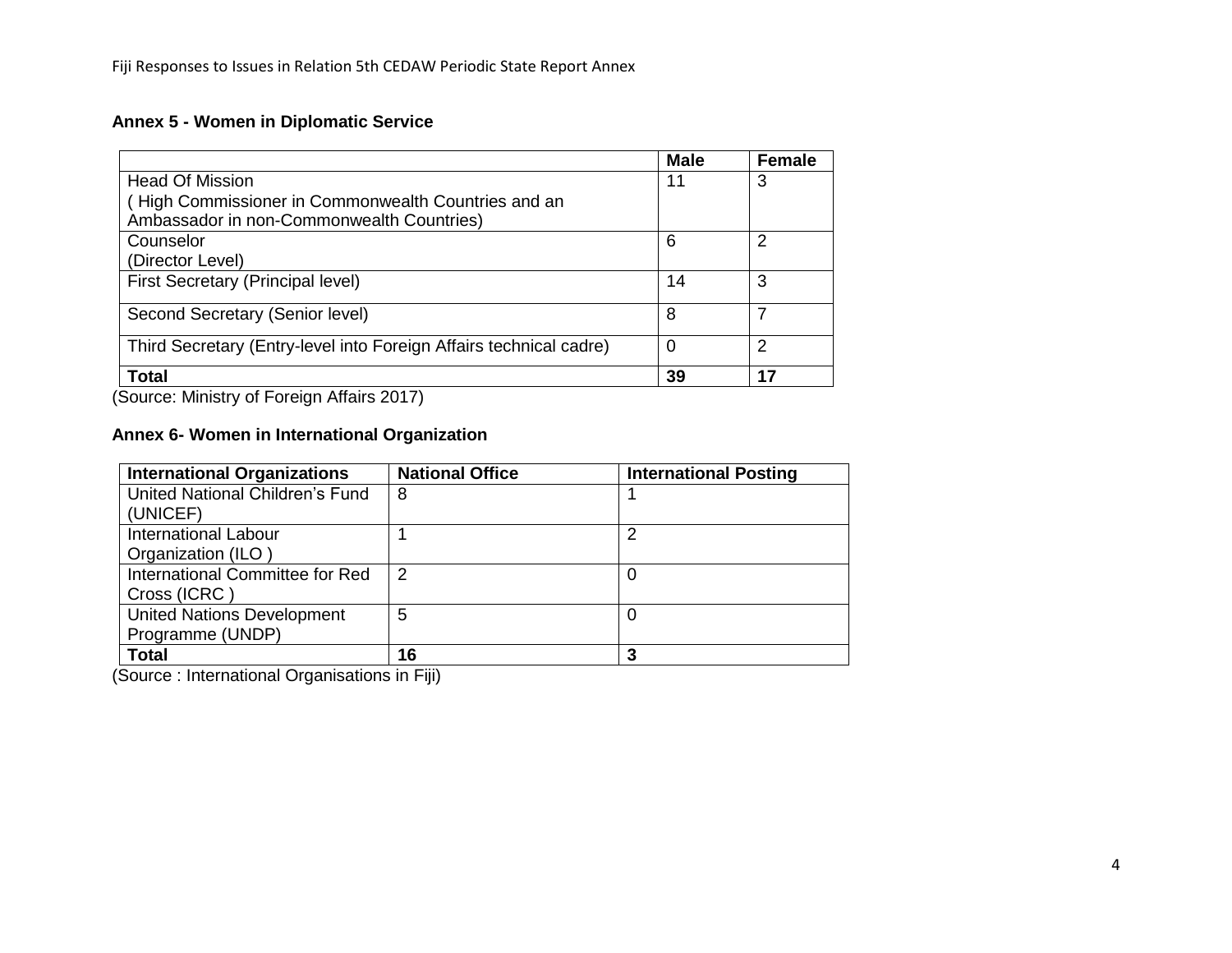| NATIONAL CENTRE FOR SMALL & MICRO ENTERPRISES (NCSMED STATISTICS ON WOMEN FROM<br>2014 TO 2017 (Jan to Oct)                                                                                                                                    |                          |      |      |              |              |  |  |  |
|------------------------------------------------------------------------------------------------------------------------------------------------------------------------------------------------------------------------------------------------|--------------------------|------|------|--------------|--------------|--|--|--|
| # Assisted                                                                                                                                                                                                                                     | 2014                     | 2015 | 2016 | $2017 - Oct$ | <b>Total</b> |  |  |  |
| No. attended Business Training workshop (5 days<br>training)                                                                                                                                                                                   | 290                      | 349  | 75   | 270          | 984          |  |  |  |
| No. attended Financial Literacy (FLET) Training (1 day<br>training)                                                                                                                                                                            | 68                       | 191  | 45   | 101          | 405          |  |  |  |
| No. attended Technical Training - Honey Quality<br>Control & Integrated.                                                                                                                                                                       | $\overline{\phantom{0}}$ | 45   | ٠    |              | 45           |  |  |  |
| No. assisted under Income Generating Programme<br>(IGP), a Govt. initiative Seed Funding through the<br>Dept. of Social Welfare                                                                                                                | 110                      | 48   | 48   | 41           | 247          |  |  |  |
| No. assisted under the Northern Development<br>Programme                                                                                                                                                                                       | 6                        | 11   | 9    | 3            | 29           |  |  |  |
| No. assisted under the NCSMED Business Incubation<br>Centre Programme in the form of business advice,<br>business registration, support letters, filing forms,<br>mentoring & monitoring of business, linking to other<br>Dept/Ministries, etc | 157                      | 202  | 366  | 208          | 933          |  |  |  |
| <b>Total Women Assisted</b>                                                                                                                                                                                                                    | 631                      | 846  | 543  | 623          | 2643         |  |  |  |

# **Annex 7: Women Assisted through National Centre for Small & Micro Enterprises from 2014 to 2017 (Jan to Oct)**

**(Source: Ministry of Industry and Trade, 2017)** 

## **Annex8 – REACH Awareness Program from September 2015 – November 2017**

|                                                                                                                                |        | <b>Total Female</b> | <b>Total Male</b> | <b>Total Children</b>                                                                                                                                |  |  |  |  |  |  |  |
|--------------------------------------------------------------------------------------------------------------------------------|--------|---------------------|-------------------|------------------------------------------------------------------------------------------------------------------------------------------------------|--|--|--|--|--|--|--|
| <b>Number of Beneficiaries</b>                                                                                                 | 11.010 | 5283                | 4987              | 740                                                                                                                                                  |  |  |  |  |  |  |  |
| <b>Total Services Delivered</b>                                                                                                | 13,756 | 7557                | 6199              | immediately provided in the<br>communities by the MWCPA, Legal Aid<br>Commission, the Human Rights and<br>Anti-Discrimination and other institutions |  |  |  |  |  |  |  |
| <b>Number of Communities</b>                                                                                                   | 589    |                     |                   |                                                                                                                                                      |  |  |  |  |  |  |  |
| <b>Number of District</b>                                                                                                      |        |                     |                   | 88 in 14 provinces across the central, eastern, northern and western divisions and rotuma                                                            |  |  |  |  |  |  |  |
| Officers trained for the REACH Program to undertake awareness to community level - 126 Officers (68 females and 58 males) from |        |                     |                   |                                                                                                                                                      |  |  |  |  |  |  |  |
| Ministry of Women, Children and Poverty Alleviation. Legal Aid Commission and Human Rights Commission)                         |        |                     |                   |                                                                                                                                                      |  |  |  |  |  |  |  |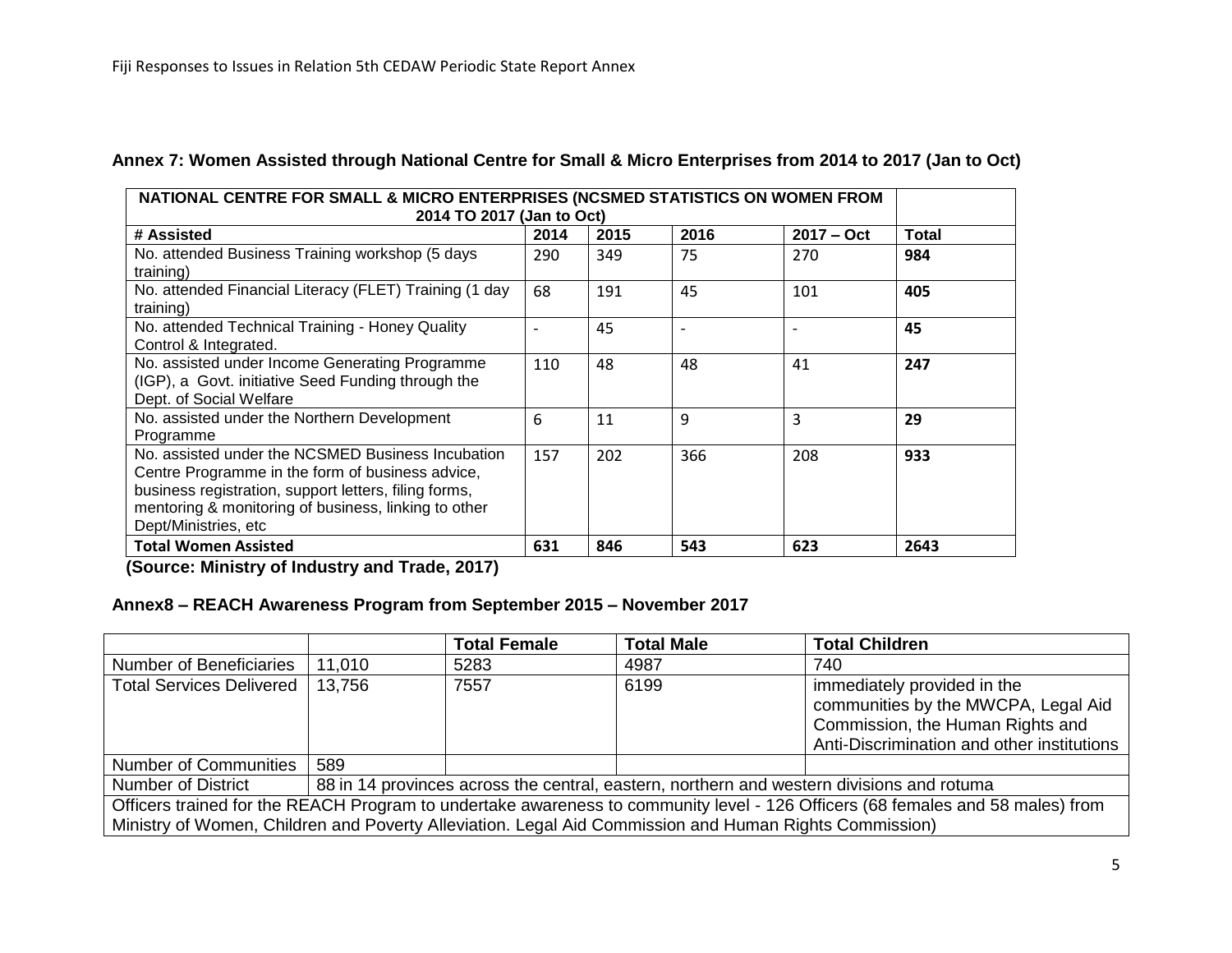# **(Source: Rights, Empowerment and Cohesion Programme, Government Focal Officer, Ministry of Women , Children and Poverty Alleviation)**

| Annex 9 - List of Stakeholders Consulted for the CEDAW Responses |
|------------------------------------------------------------------|
|------------------------------------------------------------------|

| #              | <b>Name</b>          | <b>Agency</b>                        | <b>Designation</b>                   | <b>Email Address</b>           |
|----------------|----------------------|--------------------------------------|--------------------------------------|--------------------------------|
|                | Krishan Prasad       | <b>Judicial Department</b>           | Deputy Registrar                     | krishan.prasad@live.com        |
| $\overline{2}$ | Christopher Pryde    | Office of Director of Public         | <b>Director of Public</b>            |                                |
|                |                      | Prosecution                          | Prosecution                          |                                |
| 3              | Arieta Moceica       | Ministry of Foreign Affairs          | <b>Deputy Secretary</b>              | arieta.moceica@foreignaffairs. |
|                |                      |                                      | Operations                           | gov.fi                         |
| 4              | Mereani Moimoi       | <b>Fiji Police Force</b>             | Inspector-CID HQ                     | mereaniwaqs@gmail.com          |
| $\overline{5}$ | Marilyn Tagicakibau  | Ministry of Itaukei Affairs          | Senior Research Officer              | marilyn.korovusere@govnet.g    |
|                |                      |                                      |                                      | <u>ov.fi</u>                   |
|                |                      |                                      |                                      |                                |
| 6              | <b>Ruth Kuilamu</b>  | Ministry of Education, Heritage and  | <b>Senior Education Officer</b>      | ruth.kuilamu@govnet.gov.fj     |
|                |                      | Arts                                 |                                      |                                |
| $\overline{7}$ | Salote Nasedra       | Legal Aid Commission                 | <b>Principal Legal Officer</b>       | salote.nasedra@legalaid.org.fj |
|                |                      |                                      |                                      |                                |
| 8              | Jo Nacola            | <b>Legal Aid Commission</b>          | Legal Officer                        | nacola@gmail.com               |
| 9              | Litiana Bainimarama  | Ministry of Rural and Maritime       | Senior Research Officer              | lbainimarama@govnet.gov.fj     |
|                |                      | Development                          |                                      |                                |
| 10             | Raijieli Bakewa      |                                      | <b>Senior Administration Officer</b> | raijieli.bakewa@govnet.gov.fj  |
|                |                      |                                      |                                      |                                |
| 11             | Apenisa Naceba       | Ministry of Employment, Productivity | <b>Principal Labour Officer</b>      | apenisa.naceba@labour.gov.fj   |
|                |                      | & Industrial Relations               | Suva                                 |                                |
|                |                      |                                      |                                      |                                |
| 12             | <b>Abdul Hussain</b> | Ministry of Health and Medical       | Programme Officer, Maternal          | abdul.hussain@govnet.gov.fj    |
|                |                      | <b>Services</b>                      | and Reproductive Health              |                                |
| 13             | Ashwin Raj           | Fiji Human Rights and Anti-          | Director-FHRADC                      | director@fhradc.org.fj         |
|                |                      | <b>Discrimination Commission</b>     |                                      |                                |
| 14             | Seema Chand          | Solicitor General's Office           | Senior Legal Officer                 | SEEMA.CHAND@govnet.gov.f       |
|                |                      |                                      |                                      |                                |
| 15             | Filipe Nayacalevu    | Ministry of Women, Children and      | <b>Government Focal Officer</b>      | fnayacalevu@govnet.gov.fj      |
|                |                      | <b>Poverty Alleviation</b>           | Rights, Empowerment and              |                                |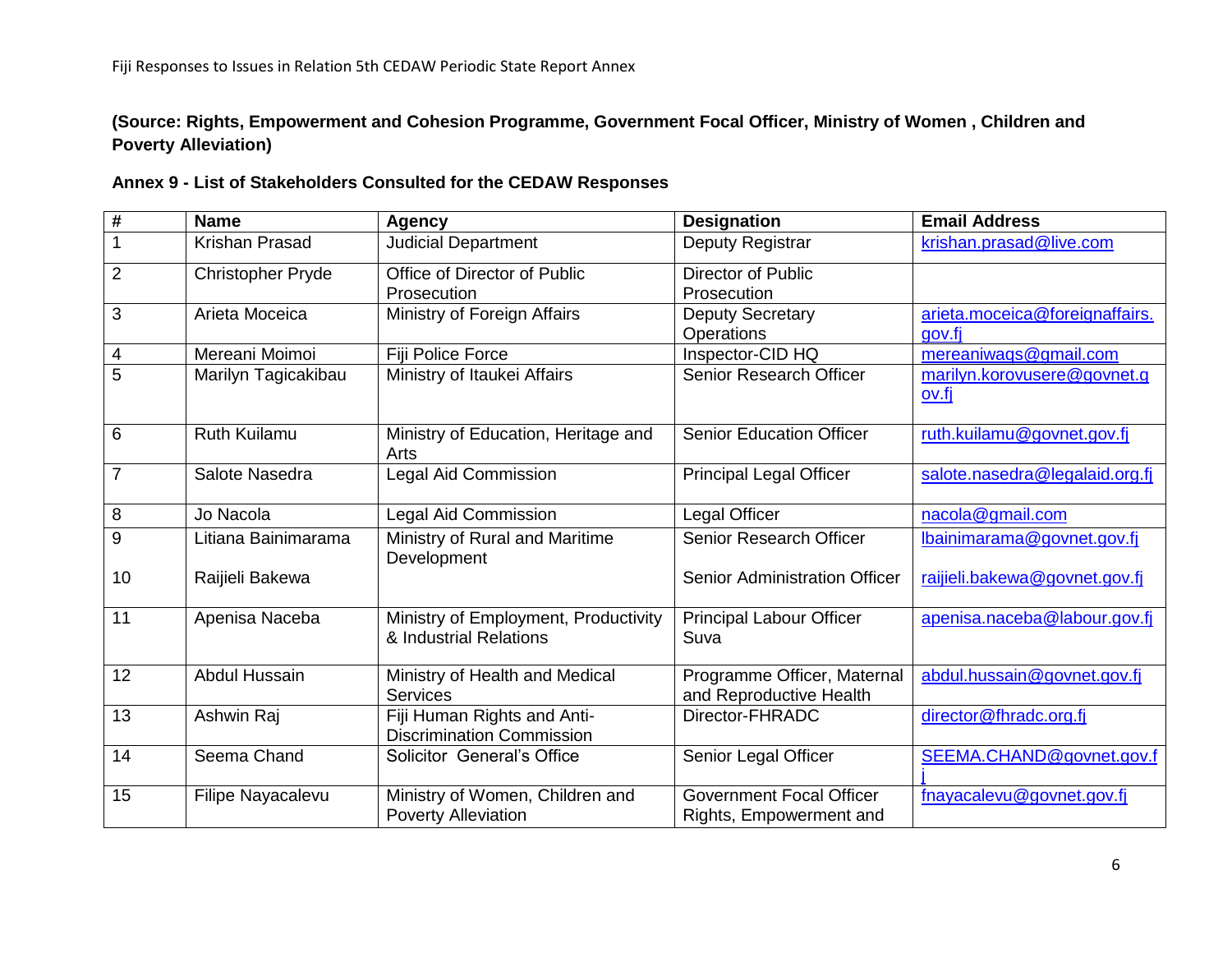|                 |                      |                                                                | <b>Cohesion Programme</b>                                     |                                        |
|-----------------|----------------------|----------------------------------------------------------------|---------------------------------------------------------------|----------------------------------------|
| 16              | Paulini Turaga       | Parliament of the Republic of Fiji                             | Secretary to Secretary<br><b>General Parliament</b>           | PauliniT@govnet.gov.fj                 |
| 17              | <b>Elrico Munoz</b>  | <b>South Pacific Business</b><br>Development                   | <b>General Manager</b>                                        |                                        |
| 18              | Esira Salusalu       | National Center for Small and<br>Medium Enterprise Development | <b>Assistant Manager</b>                                      |                                        |
| 19              | Ravulo.Naulumatua    | Department for Women                                           | Programme Officer for<br><b>Climate Change</b>                | rnaulumatua@govnet.gov.fj              |
| $\overline{20}$ | Raijieli Erasito     | <b>Department of Social Welfare</b>                            | <b>Director Family Services</b>                               | rerasito@govnet.gov.fj                 |
| $\overline{21}$ | Elenoa Besetimoala   | Department for Women                                           | <b>WIA Nausori</b>                                            | elenoa.besetimoala@govnet.g<br>ov.fi   |
| $\overline{22}$ | Sailasa Bakata       | Department for Women                                           | <b>Gender Information Officer</b>                             | sailasa.bakata@govnet.gov.fj           |
| 23              | Raijieli Mawa        | Department for Women                                           | SWIO-EVAW/ATS                                                 | raijieli.mawa@govnet.gov.fj            |
| $\overline{24}$ | Anareta. Apole       | Department for Women                                           | SWIO-Livelihood                                               | anareta.apole@govnet.gov.fj            |
| 25              | <b>Thomas Singh</b>  | Department for Women                                           | <b>SWIA Eastern</b>                                           | thomas.singh@govnet.gov.fj             |
| $\overline{26}$ | <b>Emily Veigati</b> | Department for Women                                           | Divisional-Eastern                                            | emily.kamoe@govnet.gov.fj              |
| 27              | Selai Korovusere     | Department for Women                                           | <b>Acting Director Women</b>                                  | SelaiK@pmoffice.gov.fj                 |
| $\overline{28}$ | Amelia Nairoba       | Department for Women                                           | <b>Acting Principal Research</b><br>Officer                   | a.nairoba@govnet.gov.fj                |
| 29              | Aradhana Sharma      | Department for Women                                           | Senior Research Officer /<br>Women and the Law                | aradhana.sharma@govnet.gov<br>.fi      |
| 30              | Salome Ketedromo     | Department for Women                                           | Senior Women's Interest<br><b>Officer- Access to Services</b> | salome.ketedromo@govnet.go<br>v.fi     |
| 31              | Semisi Siga          | Department for Women                                           | Senior Projects Officer -<br>M&E                              | semisi.siga@govnet.gov.fj              |
| 32              | Kereleyani.Rokoderea | Department for Women                                           | Project Officer - CEDAW                                       | kereleyani.rokoderea@govnet.<br>gov.fi |
| 33              | Sera Dugucanavanua   | Department for Women                                           | Senior Women's Interest<br>Assistant - HQ                     | sera.dugucanavanua@govnet.<br>gov.fi   |
| 34              | Alena. Waqasiwa      | <b>Department for Women</b>                                    | Secretary to Director Women                                   | AlenaW@govnet.gov.fj                   |
| $\overline{35}$ | Peter Blumel         | <b>International Labour Organisation</b>                       | <b>Communications Officer</b>                                 |                                        |
| $\overline{36}$ | Jotishma Nandan      | International Committee of the Red                             | <b>Finance and Administration</b>                             |                                        |